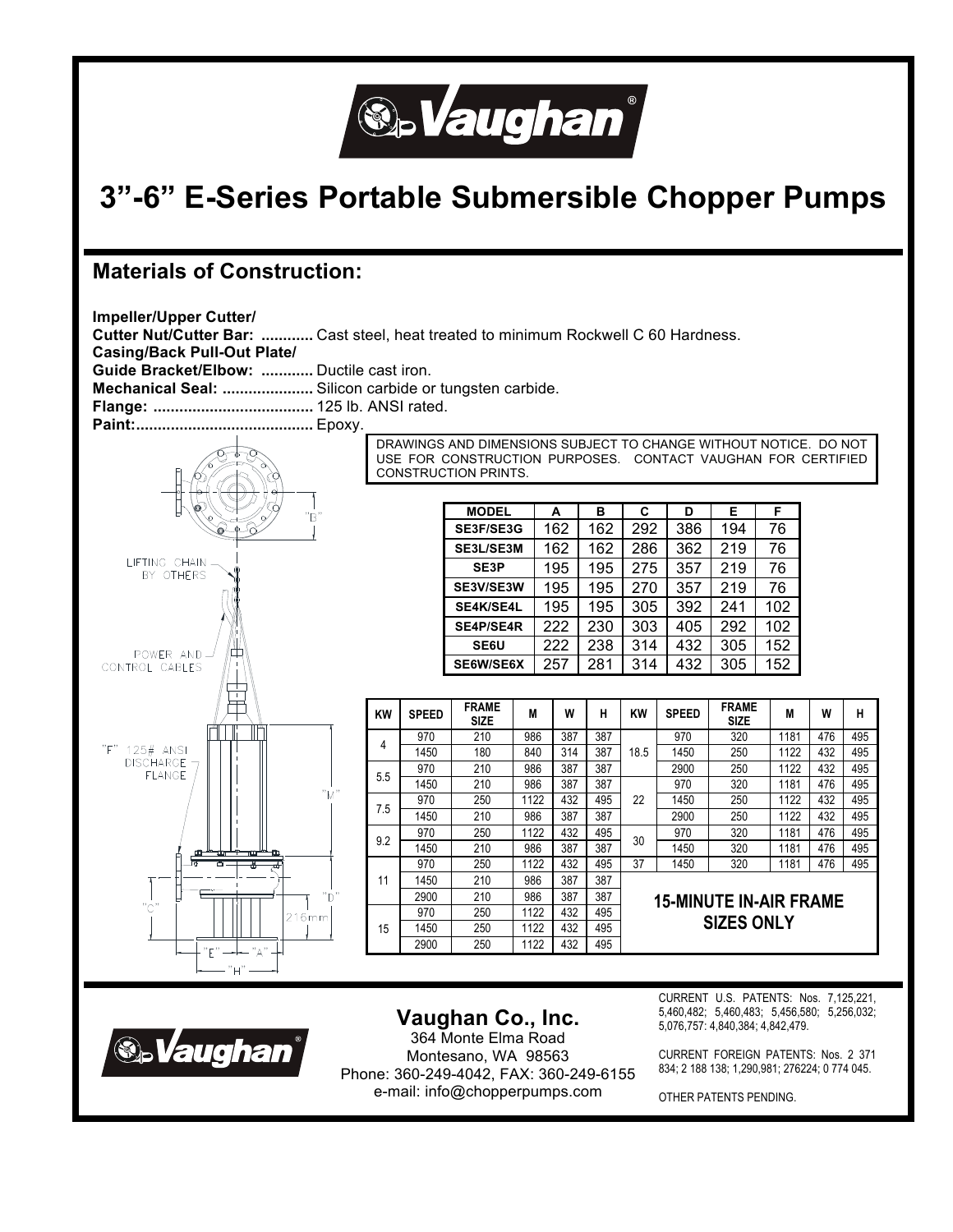### **SPECIFICATIONS**

### **3"-6" PORTABLE SUBMERSIBLE E-SERIES CHOPPER PUMPS**

The portable submersible chopper pump shall be specifically designed to pump waste solids at heavy consistencies without plugging or dewatering of the solids. Materials shall be chopped/macerated and conditioned by the pump as an integral part of the pumping action. The pump must have demonstrated the ability to chop through and pump high concentrations of solids such as plastics, heavy rags, grease and hair balls, wood, paper products and stringy materials without plugging, both in tests and field applications. Pump shall be manufactured by Vaughan Co., Inc.

## **DETAILS OF CONSTRUCTION**

- A. Casing and Back Pull-Out Plate: The pump casing shall be of volute design, spiraling outward to the 125 lb. flanged centerline discharge. Back pull-out design shall incorporate jacking bolts for accurate adjustment of impeller-to-cutter bar clearance. Casing & backplate shall be ductile cast iron with all water passages to be smooth, and free of blowholes and imperfections for good flow characteristics. A pressure tap shall be included on or near the discharge flange. Backplate shall include a replaceable Rockwell C 60 steel cutter adjustable for .127-.381mm clearance to cut against the rotating impeller pumpout vanes for removing fiber and debris.
- B. Impeller: Shall be semi-open type with pump out vanes to reduce seal area pressure. Chopping/maceration of materials shall be accomplished by the action of the cupped and sharpened leading edges of the impeller blades moving across the cutter bar at the intake openings, with a maximum set clearance between the impeller and cutter bar of .381- .635mm cold. Impeller shall be cast alloy steel heat treated to minimum Rockwell C 60 and dynamically balanced. The impeller shall be keyed to the shaft and shall have no axial adjustments and no set screws.
- C. Cutter Bar Plate: Shall be recessed into the pump bowl and shall contain at least 2 shear bars extending diametrically across the intake opening to within .254-.508mm of the rotating cutter nut tooth, for the purpose of preventing intake opening blockage and wrapping of debris at the shaft area. Chopper pumps utilizing individually mounted shear bars shall not be acceptable. Cutter bar shall be alloy steel heat-treated to minimum Rockwell C 60.
- D. Cutter Nut: The impeller shall be secured to the shaft using a cutter nut, designed to cut stringy materials and prevent binding using a raised, rotating cutter tooth. The cutter nut shall be cast steel heat treated to minimum Rockwell C 60.
- E. Upper Cutter: Shall be threaded into the back pull-out adapter plate behind the impeller, designed to cut against the pump-out vanes and the impeller hub, reducing and removing stringy materials from the mechanical seal area. Upper cutter shall be cast steel heat treated to minimum Rockwell C 60. The upper cutter teeth are positioned as closely as possible to the center of shaft rotation to minimize cutting torque and nuisance motor tripping. The ratio of upper cutter cutting diameter to shaft diameter in the upper cutter area of the pump shall be 3.0 or less.
- F. Shafting: Pump shafting shall be heat-treated alloy steel. The pump shaft shall directly couple to the motor shaft, with a bolt and keyway.
- G. Submersible Electric Motor: Shall be U/L LISTED EXPLOSION PROOF for Class 1, Group D, Division 1 hazardous locations, rated at \_\_\_ KW, \_\_\_\_ RPM, \_\_\_ Volts, \_\_\_ Hertz and 3 phase, with a 1.15 service factor and Class F insulation. Motor shall be equipped with tandem independently mounted mechanical seals in oil bath and with dual moisture sensing probes. The inner and outer seals shall be separated by an oil-filled chamber. The oil chamber shall act as a barrier to trap moisture and provide sufficient time for a planned shutdown. The oil shall also provide lubrication to the internal seal. The inner seal shall be a standard UL listed John Crane Type 21 or equal, with carbon rotating faces and ceramic stationary faces. The outer seal construction shall be designed for easy replacement. Outer mechanical seal shall be 316 stainless steel pusher type with silicon carbide or tungsten carbide faces. Seal shall be positively driven by set screws. Elastomers shall be of Viton®. Motor shall include two normally closed automatic resetting thermostats connected in series and imbedded in adjoining phases. Motor frame shall be cast iron, and all hardware and shaft shall be stainless steel.
- H. Stainless Steel Nameplates: Shall be attached to the pump and drive motor giving the manufacturer's model and serial number, rated capacity, head, speed and all pertinent data.
- I. Portable Stand: Shall be fabricated steel, with a base plate of suitable diameter to support the pump without tipping.
- J. Surface Preparation: Solvent wash. Coat with minimum 3 MDFT epoxy.
- K. OPTIONAL ADDER Surface Preparation: SSPC-SP5 commercial sandblast, primed with 3 MDFT zinc-filled primer and finish coated with 3 MDFT epoxy.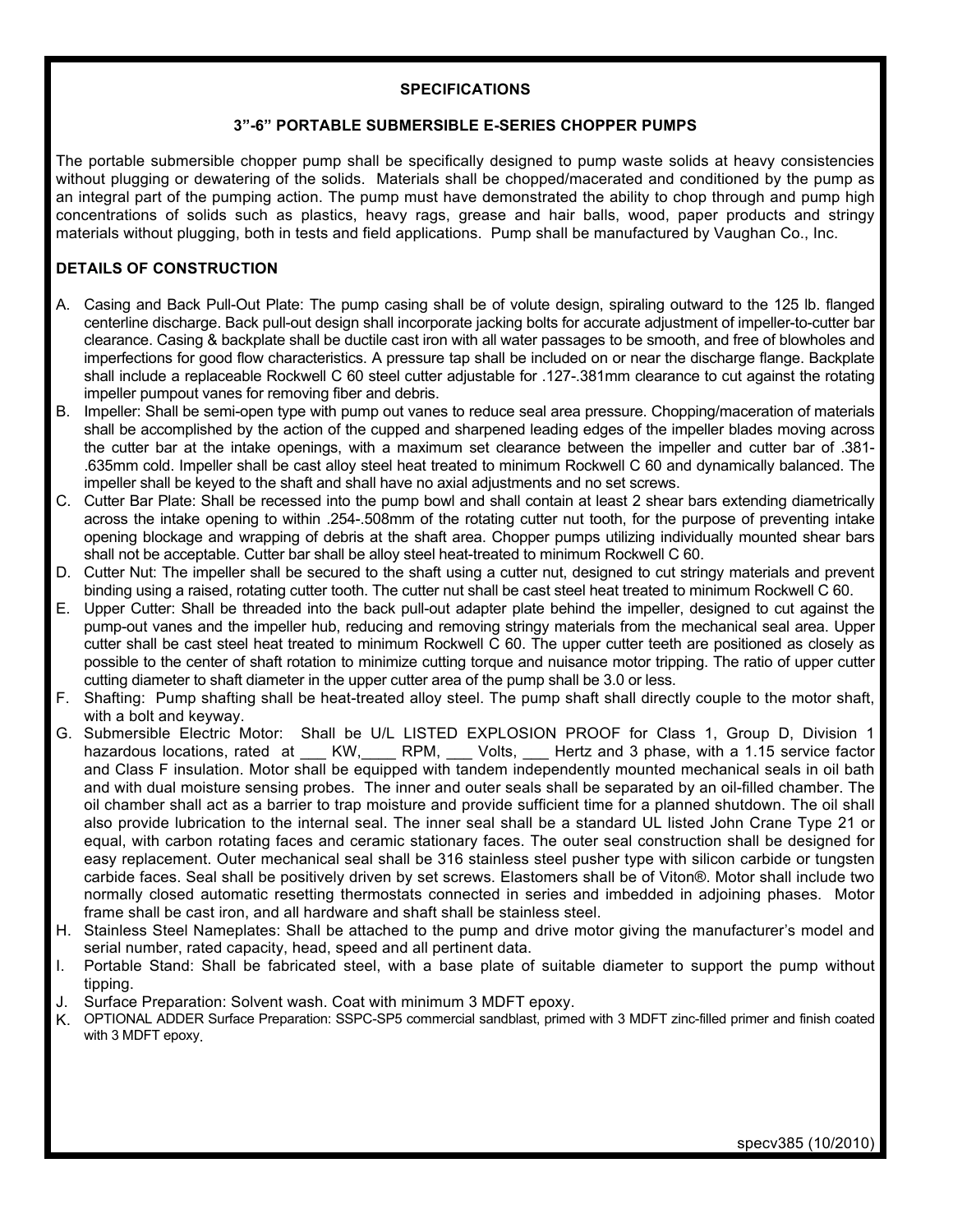

# **3" - 6" E-Series Submersible Chopper Pumps Metric Specs**

# **Materials of Construction:**





**Vaughan Co., Inc.**  364 Monte Elma Road Montesano, WA 98563 Phone: 360-249-4042, FAX: 360-249-6155 e-mail: info@chopperpumps.com

CURRENT U.S. PATENTS: Nos. 7,125,221, 5,460,482; 5,460,483; 5,456,580; 5,256,032; 5,076,757: 4,840,384; 4,842,479.

CURRENT FOREIGN PATENTS: Nos. 2 371 834; 2 188 138; 1,290,981; 276224; 0 774 045. OTHER PATENTS PENDING.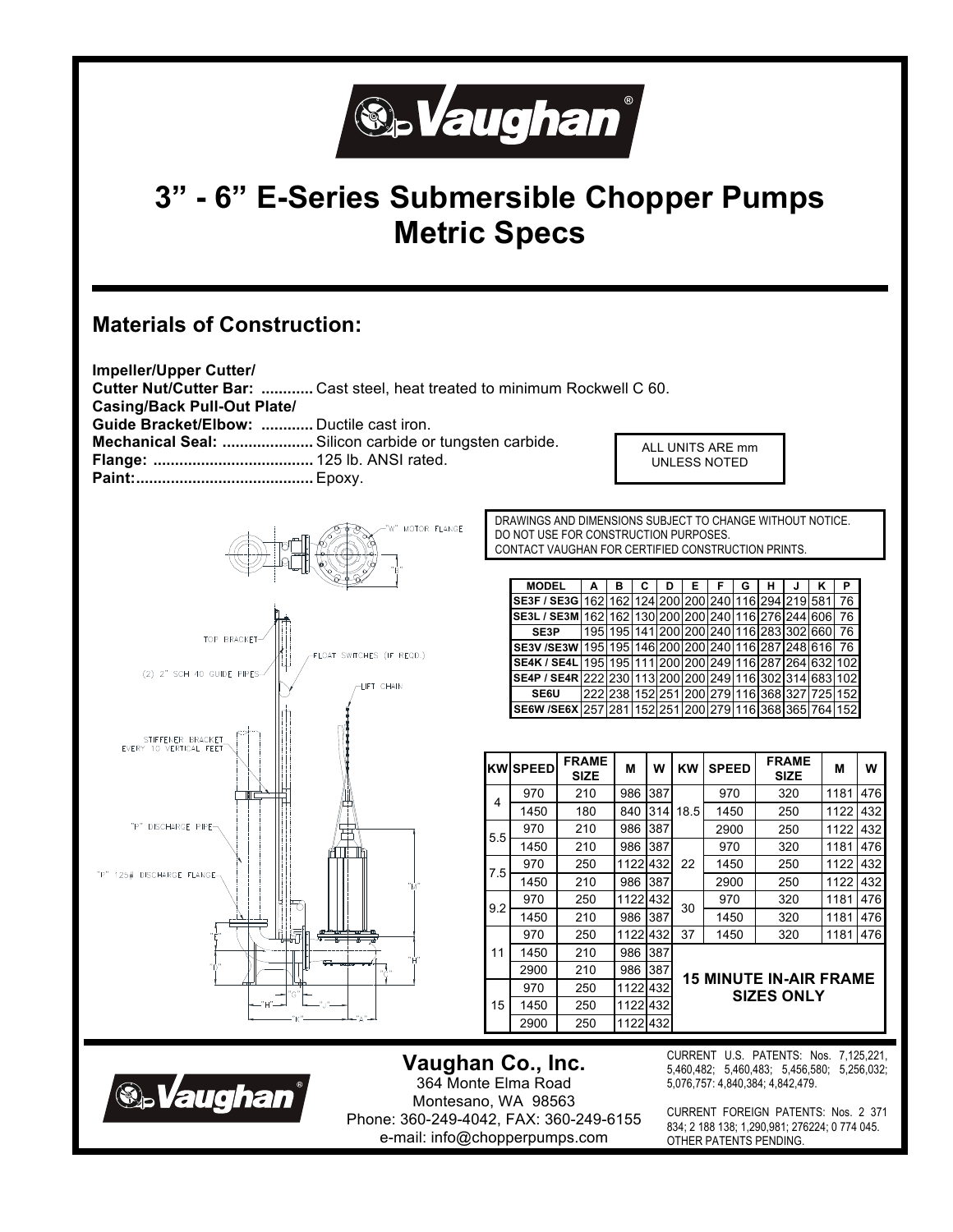### **SPECIFICATIONS**

#### **3"-6" SUBMERSIBLE E-SERIES CHOPPER PUMPS**

The submersible chopper pump shall be specifically designed to pump waste solids at heavy consistencies without plugging or dewatering of the solids. Materials shall be chopped/macerated and conditioned by the pump as an integral part of the pumping action. The pump must have demonstrated the ability to chop through and pump high concentrations of solids such as plastics, heavy rags, grease and hair balls, wood, paper products and stringy materials without plugging, both in tests and field applications. Pump shall be manufactured by Vaughan Co., Inc.

## **DETAILS OF CONSTRUCTION**

- A. Casing and Back Pull-Out Plate: The pump casing shall be of volute design, spiraling outward to the 125 lb. flanged centerline discharge. Back pull-out design shall incorporate jacking bolts for accurate adjustment of impeller-to-cutter bar clearance. Casing & backplate shall be ductile cast iron with all water passages to be smooth, and free of blowholes and imperfections for good flow characteristics. A pressure tap shall be included on or near the discharge flange. Backplate shall include a replaceable Rockwell C 60 steel cutter adjustable for .127-.381mm clearance to cut against the rotating impeller pumpout vanes for removing fiber and debris.
- B. Impeller: Shall be semi-open type with pump out vanes to reduce seal area pressure. Chopping/maceration of materials shall be accomplished by the action of the cupped and sharpened leading edges of the impeller blades moving across the cutter bar at the intake openings, with a maximum set clearance between the impeller and cutter bar of .381-.635mm cold. Impeller shall be cast alloy steel heat treated to minimum Rockwell C 60 and dynamically balanced. The impeller shall be keyed to the shaft and shall have no axial adjustments and no set screws.
- C. Cutter Bar Plate: Shall be recessed into the pump bowl and shall contain at least 2 shear bars extending diametrically across the intake opening to within .254-.508mm of the rotating cutter nut tooth, for the purpose of preventing intake opening blockage and wrapping of debris at the shaft area. Chopper pumps utilizing individually mounted shear bars shall not be acceptable. Cutter bar shall be alloy steel heat-treated to minimum Rockwell C 60.
- D. Cutter Nut: The impeller shall be secured to the shaft using a cutter nut, designed to cut stringy materials and prevent binding using a raised, rotating cutter tooth. The cutter nut shall be cast steel heat treated to minimum Rockwell C 60.
- E. Upper Cutter: Shall be threaded into the back pull-out adapter plate behind the impeller, designed to cut against the pump-out vanes and the impeller hub, reducing and removing stringy materials from the mechanical seal area. Upper cutter shall be cast steel heat treated to minimum Rockwell C 60. The upper cutter teeth are positioned as closely as possible to the center of shaft rotation to minimize cutting torque and nuisance motor tripping. The ratio of upper cutter cutting diameter to shaft diameter in the upper cutter area of the pump shall be 3.0 or less.
- F. Shafting: Pump shafting shall be heat-treated alloy steel. The pump shaft shall directly couple to the motor shaft, with a bolt and keyway.
- G. Submersible Electric Motor: Shall be U/L LISTED EXPLOSION PROOF for Class 1, Group D, Division 1 hazardous locations, rated at \_\_\_ KW, \_\_\_\_ RPM, \_\_\_ Volts, \_\_\_ Hertz and 3 phase, with a 1.15 service factor and Class F insulation. Motor shall be equipped with tandem independently mounted mechanical seals in oil bath and with dual moisture sensing probes. The inner and outer seals shall be separated by an oil-filled chamber. The oil chamber shall act as a barrier to trap moisture and provide sufficient time for a planned shutdown. The oil shall also provide lubrication to the internal seal. The inner seal shall be a standard UL listed John Crane Type 21 or equal, with carbon rotating faces and ceramic stationary faces. The outer seal construction shall be designed for easy replacement. Outer mechanical seal shall be 316 stainless steel metal bellows type with silicon carbide or tungsten carbide faces. Seal shall be positively driven by set screws. Elastomers shall be of Viton®. Motor shall include two normally closed automatic resetting thermostats connected in series and imbedded in adjoining phases. Motor frame shall be cast iron, and all hardware and shaft shall be stainless steel.
- H. Stainless Steel Nameplates: Shall be attached to the pump and drive motor giving the manufacturer's model and serial number, rated capacity, head, speed and all pertinent data.
- I. Guide Rail System: Provide a guide rail system consisting of two (galvanized or stainless steel) guide rails, cast ductile iron pump guide bracket and discharge elbow with mounting feet and 125 lb. flanges, an upper guide rail mounting bracket and intermediate guide brackets every 3 meters.
- J. Spark Proof Guide Rail System: Provide a non-sparking guide rail system consisting of two (galvanized or stainless steel) guide rails, cast aluminum bronze pump guide bracket, cast ductile iron discharge elbow with mounting feet and 125 lb. flanges, upper guide rail mounting bracket, and intermediate guide brackets every 3 meters. System design shall prevent spark ignition of explosive gases during pump installation and removal.
- K. Surface Preparation: Solvent wash. Coat with minimum 3 MDFT epoxy.
- L. OPTIONAL ADDER Surface Preparation: SSPC-SP5 commercial sandblast, primed with 3 MDFT zinc-filled primer and finish coated with 3 MDFT epoxy.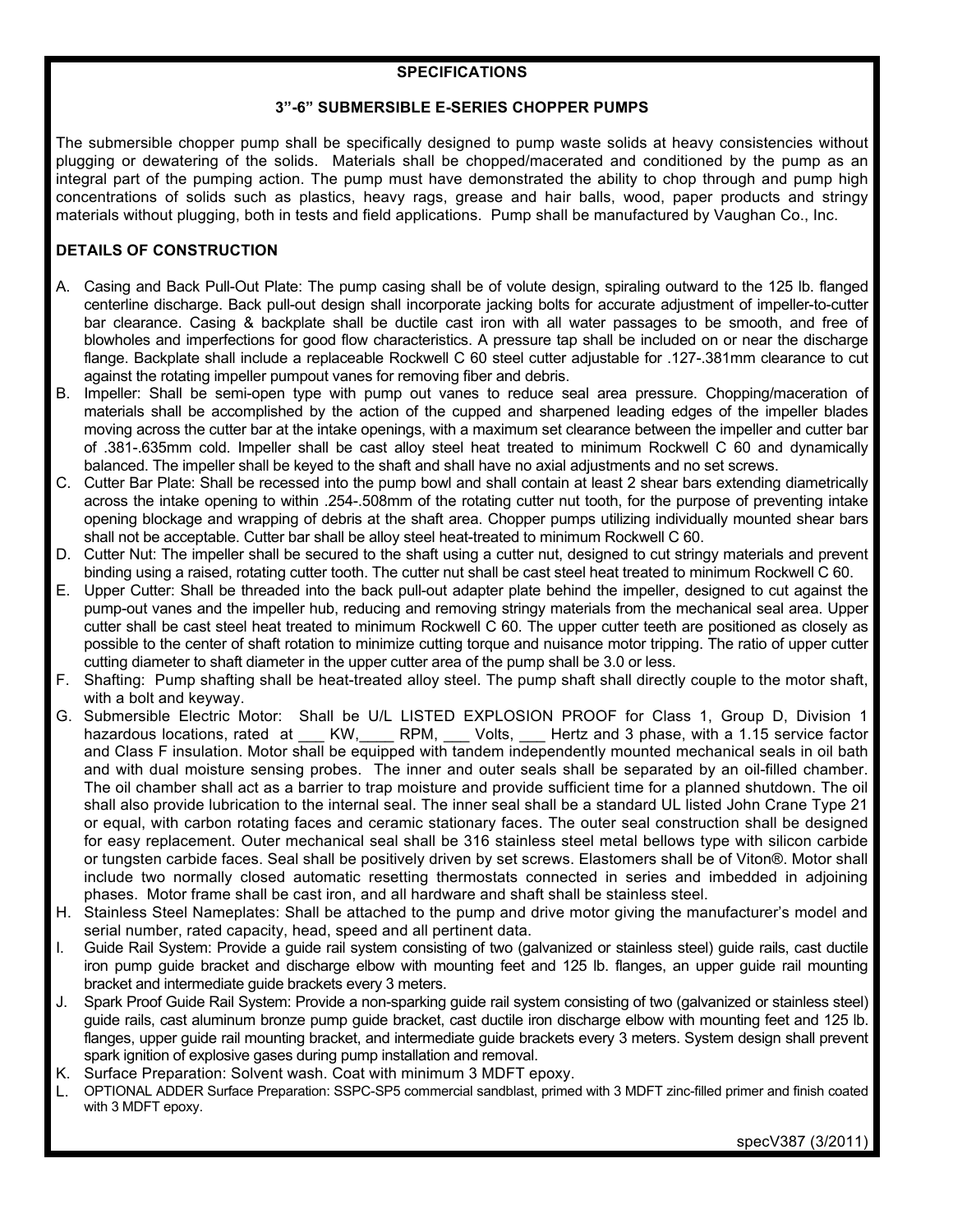

# **3"- 6" HP-Series Submersible Chopper Pumps Metric Specs**

# **Materials of Construction:**

**S.Vaughan** 



## **Vaughan Co., Inc.**  364 Monte Elma Road Montesano, WA 98563 USA Ph: 1-360-249-4042, FAX: 1-360-249-6155 e-mail: info@chopperpumps.com

CURRENT U.S. PATENTS: No. 5,460,482; No. 5,460,483; No. 5,456, 580; No. 5,256,032; No. 5,076,757: No. 4,840,384; No. 4,842,479. CURRENT FOREIGN PATENTS: No. 2 371 834; No. 2 188 138; No. 1,290,981; No. 276224; No. 0 774 045. OTHER PATENTS PENDING.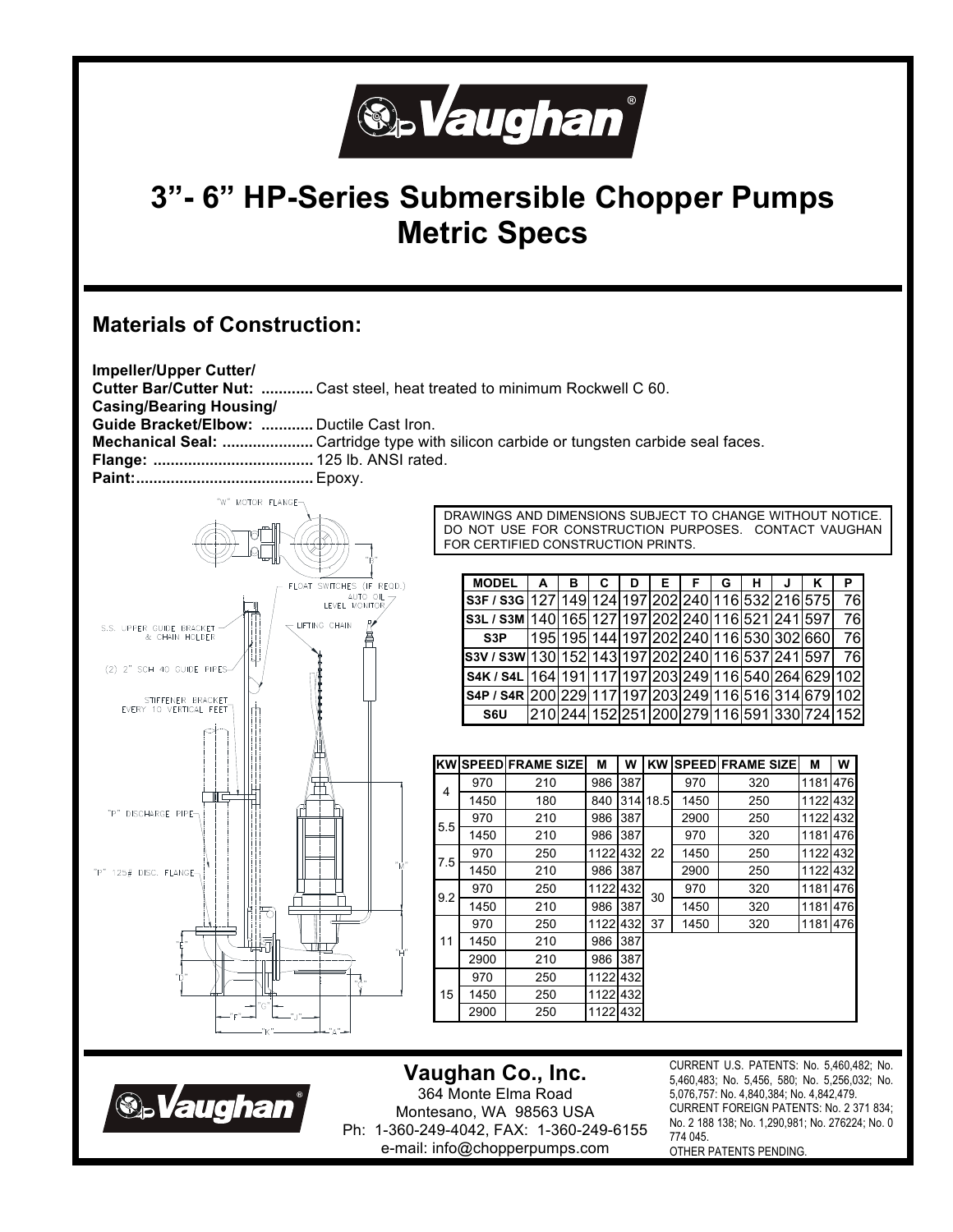#### **SPECIFICATIONS – 3" – 6" SUBMERSIBLE CHOPPER PUMPS**

The submersible chopper pump shall be specifically designed to pump waste solids at heavy consistencies without plugging or dewatering of the solids. Materials shall be chopped/macerated and conditioned by the pump as an integral part of the pumping action. The pump must have demonstrated the ability to chop through and pump high concentrations of solids such as plastics, heavy rags, grease and hair balls, wood, paper products and stringy materials without plugging, both in tests and field applications. Pump shall be manufactured by Vaughan Co., Inc.

### **DETAILS OF CONSTRUCTION**

- A. Casing: Shall be of volute design, spiraling outward to the 125 lb. flanged centerline discharge. Casing shall be ductile cast iron with all water passages to be smooth, and free of blowholes and imperfections for good flow characteristics.
- B. Impeller: Shall be semi-open type with pump out vanes to reduce seal area pressure. Chopping/maceration of materials shall be accomplished by the action of the cupped and sharpened leading edges of the impeller blades moving across the cutter bar at the intake openings, with a maximum set clearance between the impeller and cutter bar of .38-.64mm cold. Impeller shall be cast alloy steel heat treated to minimum Rockwell C 60 and dynamically balanced. The impeller shall be keyed to the shaft and shall have no axial adjustments and no set screws.
- C. Cutter Bar Plate: Shall be recessed into the pump bowl and shall contain at least 2 shear bars extending diametrically across the intake opening to within .25-.51mm of the rotating cutter nut tooth, for the purpose of preventing intake opening blockage and wrapping of debris at the shaft area. Chopper pumps utilizing individually mounted shear bars shall not be acceptable. Cutter bar shall be alloy steel heat-treated to minimum Rockwell C 60.
- D. Cutter Nut: The impeller shall be secured to the shaft using a cutter nut, designed to cut stringy materials and prevent binding using a raised, rotating cutter tooth. The cutter nut shall be cast steel heat treated to minimum Rockwell C 60.
- E. Upper Cutter: Shall be threaded into the casing or back pull-out adapter plate behind the impeller, designed to cut against the pumpout vanes and the impeller hub, reducing and removing stringy materials from the mechanical seal area. Upper cutter shall be cast steel heat treated to minimum Rockwell C 60. The upper cutter teeth are positioned as closely as possible to the center of shaft rotation to minimize cutting torque and nuisance motor tripping. The ratio of upper cutter cutting diameter to shaft diameter in the upper cutter area of the pump shall be 3.0 or less.
- F. Pump Shafting: The pump shaft and impeller shall be supported by ball bearings. Shafting shall be heat treated steel, with a minimum diameter of 38.1mm in order to minimize deflection during solids chopping.
- G. Bearing Housing: Shall be ductile cast iron, and machined with piloted bearing fits for concentricity of all components. Piloted motor mount shall firmly align motor on top of bearing housing.
- H. Thrust Bearings: Shaft thrust in both directions shall be taken up by two back-to-back mounted single-row angular contact ball bearings. Overhang from the centerline of the lower thrust bearing to the seal faces shall be a maximum of 43.2mm. A third mechanical seal shall be provided to isolate the bearings from the pumped media at operating temperatures to 250 F. The third seal, as well as the thrust bearings shall be oil bath lubricated in the bearing housing by I.S.O. Grade 46 turbine oil, with a minimum B-10 life rated 100,000 hours. Shaft overhang exceeding 1.7 inches from the center of the lowest thrust bearing to the seal faces shall be considered unacceptable.
- Pump Mechanical Seal: The mechanical seal shall be located immediately behind the impeller hub to maximize the flushing available from the impeller pumpout vanes. The seal shall be a cartridge-type mechanical seal with Viton O-rings and silicon carbide (or tungsten carbide) faces. This cartridge seal shall be pre-assembled and pre-tested so that no seal settings or adjustments are required from the installer. Any springs used to push the seal faces together must be shielded from the fluid to be pumped. The cartridge shall also include a 17-4PH, heat-treated seal sleeve and a ductile cast iron seal gland. Seal faces shall be tested for flatness within 2 Helium light bands under a Helium light source and optical flat.
- J. Automatic Oil Level Monitor: An oil level switch shall be mounted at the top of the wet well, with a hose feeding down to the side of the bearing housing to detect oil level and shut off the motor in event of low oil level. A sensitive relay shall be included for mounting in the motor control panel.
- K. Shaft Coupling: The submersible motor shall be close coupled directly to the pump shaft using a solid sleeve coupling, which is keyed to both the pump and motor shafts. Slip clutches and shear pins between the shaft and the motor are considered unacceptable.
- L. Stainless Steel Nameplates: Shall be attached to the pump and drive motor giving the manufacturer's model and serial number, rated capacity, head, speed and all pertinent data.
- M. Submersible Motor: The submersible motor shall be U/L listed and suitable for Class I, Group D, Division I hazardous locations, rated at kW, RPM, Volts, 50 Hertz and 3 phase, 1.15 service factor (1.0 for Continuous In-Air) with Class F insulation. Motor shall have tandem mechanical seals in oil bath and dual moisture sensing probes. The lower motor seal shall be exposed only to the lubricant in the bearing housing, with no exposure to the pumpage. Motor shall include two normally closed automatic resetting thermostats connected in series and imbedded in adjoining phases. Motor frame shall be cast iron, and all hardware and shaft shall be stainless steel.
- N. Guide Rail System: Provide a guide rail system consisting of two (galvanized or stainless steel) guide rails, cast ductile iron pump guide bracket and discharge elbow with mounting feet and 125 lb. flanges, an upper guide rail mounting bracket and intermediate guide brackets every 10 feet.
- O. Spark Proof Guide Rail System: Provide a non-sparking guide rail system consisting of two (galvanized or stainless steel) guide rails, cast bronze pump guide bracket, cast ductile iron discharge elbow with mounting feet and 125 lb. flanges, upper guide rail mounting bracket, and intermediate guide brackets every 10 feet. System design shall prevent spark ignition of explosive gases during pump installation and removal.

P. Surface Preparation: Solvent wash. Coat with minimum 3 MDFT epoxy.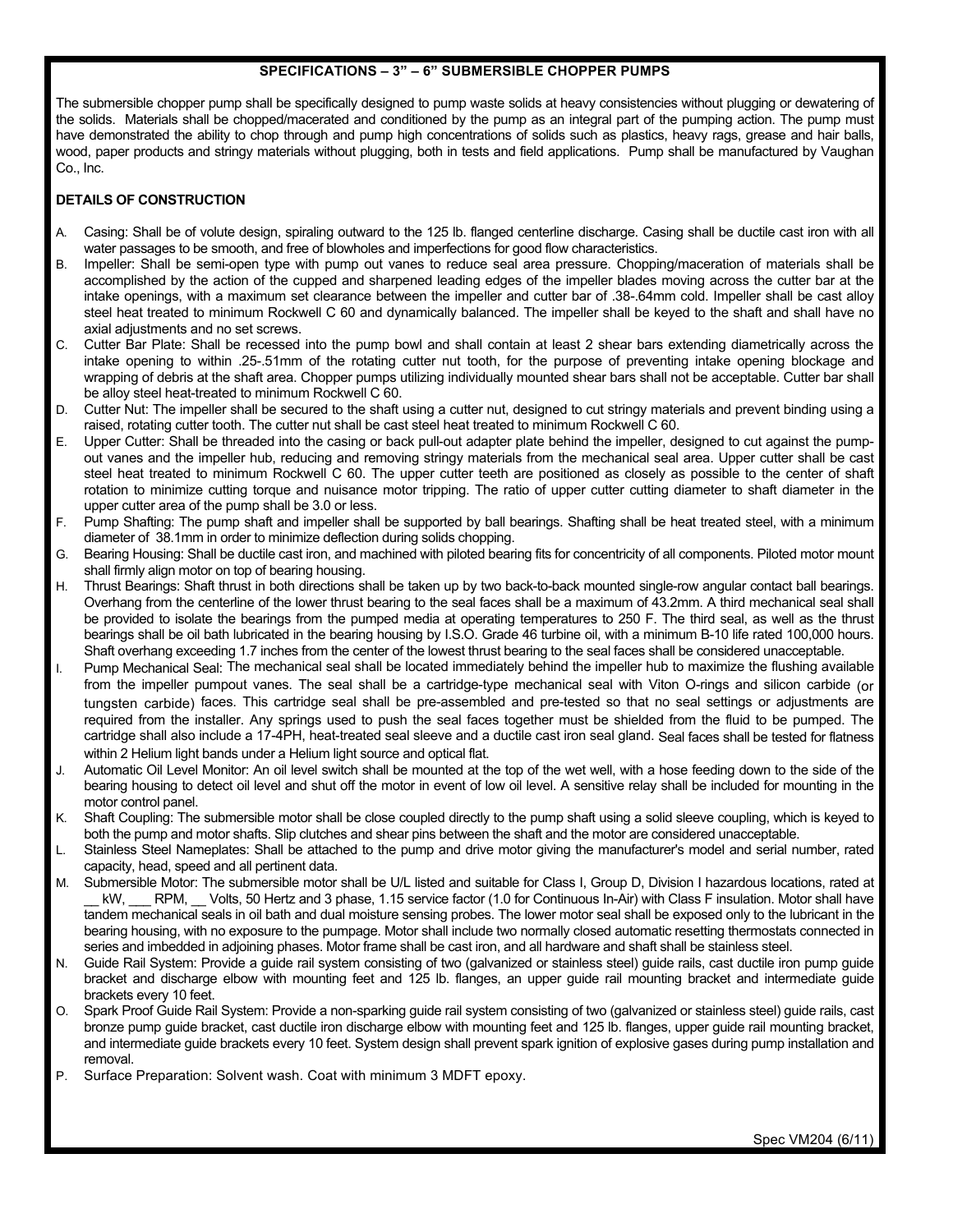

# **8" - 12" E-Series Submersible Chopper Pumps Metric Specs**

## **Materials of Construction:**

| <u>Malthais VI VUIISUUVUUI.</u><br>Impeller / Upper Cutter / |                                                                                     |           |                   |              |                                             |      |     |
|--------------------------------------------------------------|-------------------------------------------------------------------------------------|-----------|-------------------|--------------|---------------------------------------------|------|-----|
|                                                              | External Cutter: Cast alloy steel, heat treated to minimum Rockwell C 60.           |           |                   |              |                                             |      |     |
|                                                              | Cutter Bar / Back Wear Plate:  Plate steel, heat treated to minimum Rockwell C 60.  |           |                   |              |                                             |      |     |
| <b>Casing/Back Pull-Out Plate/</b>                           |                                                                                     |           |                   |              |                                             |      |     |
| Guide Bracket/Elbow: Ductile cast iron.                      |                                                                                     |           |                   |              |                                             |      |     |
|                                                              | Mechanical Seal: Stainless steel, with silicon carbide (or tungsten carbide) faces. |           |                   |              |                                             |      |     |
| Discharge Flange: 125 lb. ANSI rated.                        |                                                                                     |           |                   |              |                                             |      |     |
|                                                              |                                                                                     |           |                   |              |                                             |      |     |
|                                                              |                                                                                     |           |                   |              |                                             |      |     |
|                                                              |                                                                                     |           |                   |              | DRAWINGS AND DIMENSIONS SUBJECT TO CHANGE   |      |     |
|                                                              |                                                                                     |           |                   |              | WITHOUT NOTICE. DO NOT USE FOR CONSTRUCTION |      |     |
|                                                              | PURPOSES.<br>CONTACT VAUGHAN FOR CERTIFIED                                          |           |                   |              |                                             |      |     |
| "B"                                                          | CONSTRUCTION PRINTS.                                                                |           |                   |              |                                             |      |     |
| "0                                                           |                                                                                     |           |                   |              |                                             |      |     |
|                                                              |                                                                                     |           | <b>MODELI</b>     | A<br>в       | C<br>Е<br>F<br>D                            | G    |     |
|                                                              |                                                                                     |           | SE8N              | 294 351      | 333 273 310 175<br>210                      |      |     |
|                                                              | UPPER GUIDE BRACKET                                                                 |           | SE8P              |              | 287 313  232  333 273 310 175               |      |     |
|                                                              | MOUNTING SURFACE                                                                    |           |                   |              | SE10R 405 475 265 400 273 365 225           |      |     |
| UPPER GUIDE BRACKET-                                         |                                                                                     |           |                   |              | SE12U 476 556 305* 275 325 451 318          |      |     |
|                                                              |                                                                                     |           |                   |              | * Need grout pad                            |      |     |
|                                                              |                                                                                     |           | <b>MODEL</b>      | н<br>J       | K<br>P<br>Q<br>R                            | s    |     |
|                                                              |                                                                                     |           | SE8N              | 238 500      | 927 203 591 279                             | 86   |     |
| LIFTIING CHAIN<br>POWER AND<br>BY OTHERS<br>CONTROL CABLES   | 76mm SCH 40 GUIDE PIPES                                                             |           | SE8P              |              | 237 514 946 203 572 279                     | 86   |     |
|                                                              | $"$ $\mathrm{C}$ $"$                                                                |           | SE <sub>10R</sub> |              | 264 622 1105 254 810 500                    | 84   |     |
|                                                              |                                                                                     |           |                   |              | SE12U 314 730 1362 305 954 649              | 24   |     |
|                                                              |                                                                                     |           |                   |              |                                             |      |     |
|                                                              |                                                                                     |           |                   |              | <b>15 MINUTE IN-AIR FRAME SIZES ONLY</b>    |      |     |
|                                                              | INTERMEDIATE STIFFENER                                                              | <b>HP</b> | <b>RPM</b>        | <b>FRAME</b> | <b>FITS PUMP MODEL</b>                      | м    | w   |
|                                                              | BRACKET EVERY 3m                                                                    | $10 - 15$ | 870               | 250TY        | 8N                                          | 902  | 432 |
|                                                              |                                                                                     | 20-40     | 870               |              |                                             | 965  | 476 |
|                                                              | GUIDE RAIL ADAPTER                                                                  | 30-60     | 1170              | 320TY        | 8N / 10R                                    |      |     |
|                                                              | <b>BRACKET</b>                                                                      | 50-125    | 870               |              |                                             | 1099 | 514 |
| "M"                                                          |                                                                                     | 75-125    | 1170              | 360TY        | 8N / 10R / 12U                              |      |     |
|                                                              | "P" DISCHARGE                                                                       | 150 UP    | 870               |              |                                             |      |     |
|                                                              | FLANGE                                                                              | 150 UP    | 1170              | 440TY        | 10R / 12U                                   | 1219 | 727 |
|                                                              |                                                                                     |           |                   |              |                                             |      |     |
|                                                              | "F                                                                                  |           |                   |              | CONSULT FACTORY FOR CONTINUOUS IN-AIR       |      |     |
|                                                              |                                                                                     |           |                   |              | SUBMERSIBLE MOTOR FRAME SIZES               |      |     |
|                                                              |                                                                                     |           |                   |              |                                             |      |     |
| "C'                                                          | "D"                                                                                 |           |                   |              | UNITS: mm                                   |      |     |
|                                                              |                                                                                     |           |                   |              | UNLESS NOTED<br><b>OTHERWISE</b>            |      |     |
|                                                              | — "S"<br>"R"                                                                        |           |                   |              |                                             |      |     |
|                                                              |                                                                                     |           |                   |              |                                             |      |     |



**Vaughan Co., Inc.**  364 Monte Elma Road Montesano, WA 98563 Phone: 360-249-4042, FAX: 360-249-6155 E-mail: info@chopperpumps.com

CURRENT U.S. PATENTS: Nos. 7,125,221, 5,460,482; 5,460,483; 5,456,580; 5,256,032; 5,076,757: 4,840,384; 4,842,479.

CURRENT FOREIGN PATENTS: Nos. 2 371 834; 2 188 138; 1,290,981; 276224; 0 774 045.

OTHER PATENTS PENDING.